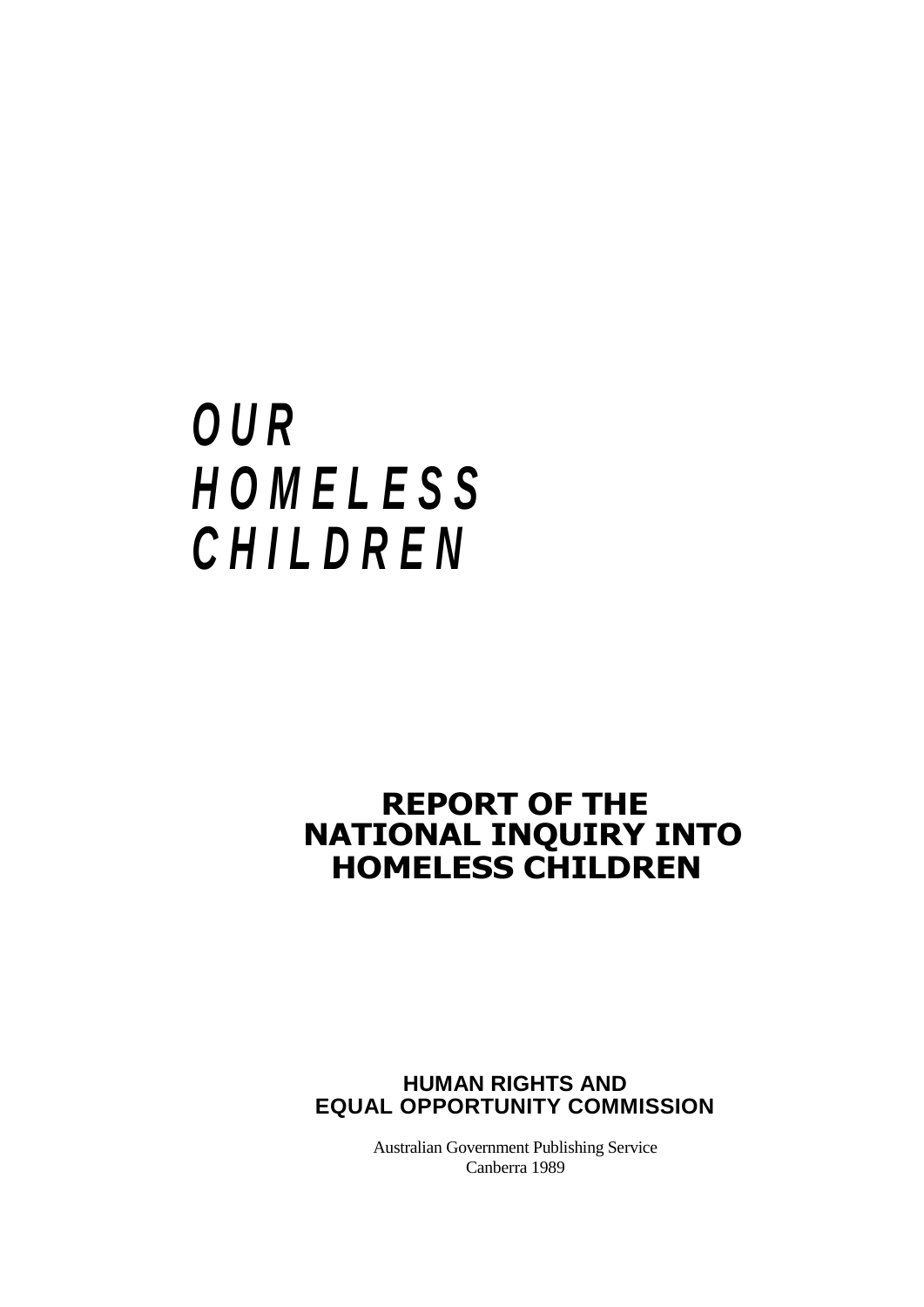#### **NOTES**

**i**

1. This Report frequently quotes from written submissions to the Inquiry. These are referred to by the letter 'S' and a number. Particulars of a quoted submission can be found in Appendix B.

2. Quotes from the United Nations Declaration of the Rights of the Child are exactly as they appear in the Declaration adopted in 1959. The United Nations has since adopted a policy of using gender neutral language in official texts. This policy is reflected in the new Convention on the Rights of the Child presently being concluded.

ISBN No: 0 644 08597 5 Typeset by MacQuade's Bureau Pty Limited. Printed by M.A.P.S. Litho Pty. Limited. Photograph used in cover design courtesy of John Fairfax & Sons Limited.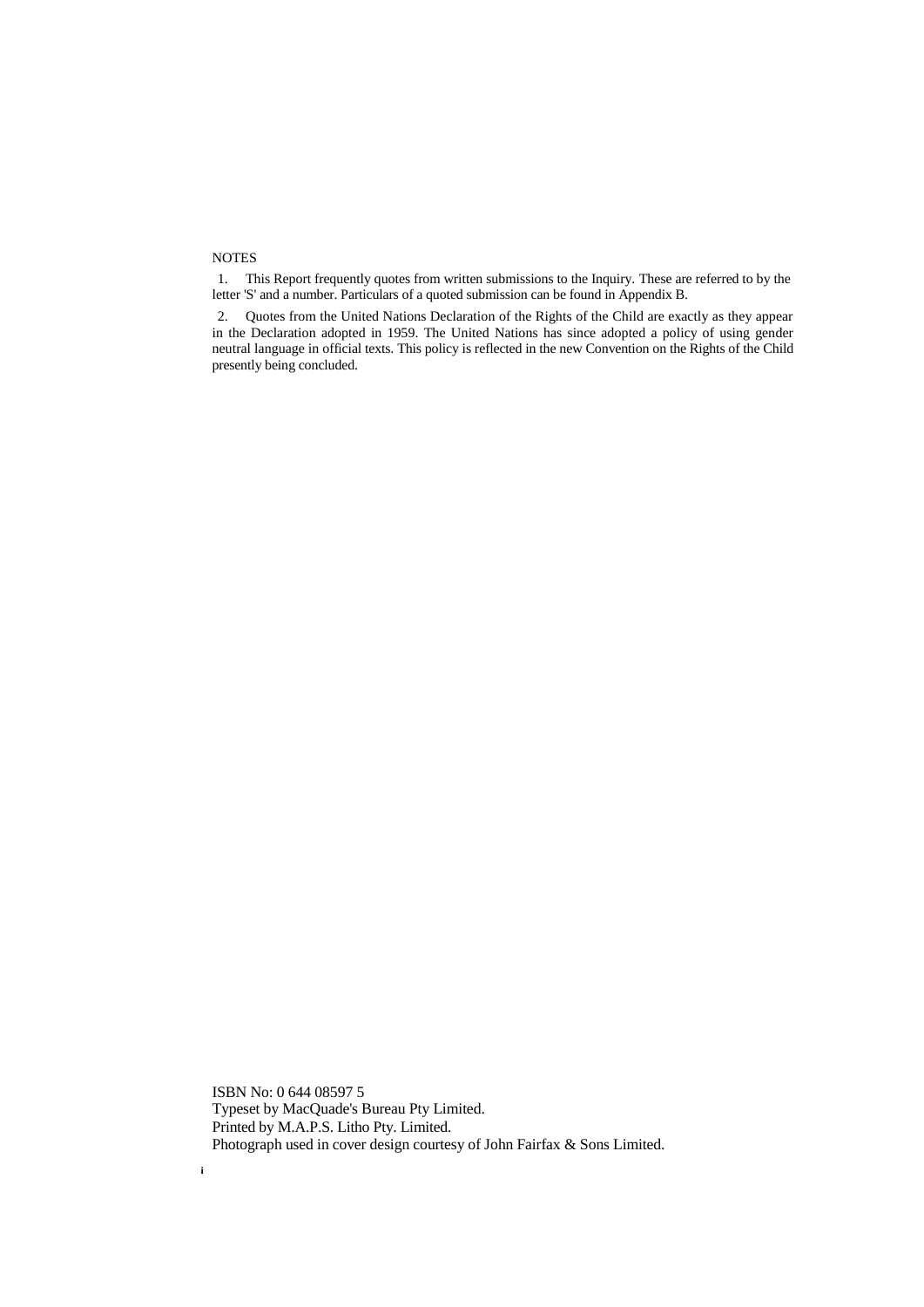10 February 1989

The Hone L.F. Bowen MP presented by the street Deputy Prime Minister & Attorney General Parliament House CANBERRA ACT 2600

Dear Attorney

It is with deep concern that we present the Report of our National Inquiry into Homeless Children and Young People. On behalf of the many thousands of children affected, we respectfully request that the Government give urgent consideration to the Report and to the recommendations we have made.

Yours sincerely

BRIAN BURDEKIN Federal Human Rights Commissioner<br>(Chairman of the Inquiry)

JAN CARTER Director Social Policy & Research Centre<br>Brotherhood of St Laurence

is a settles

FATHER WALLY DETHLEFS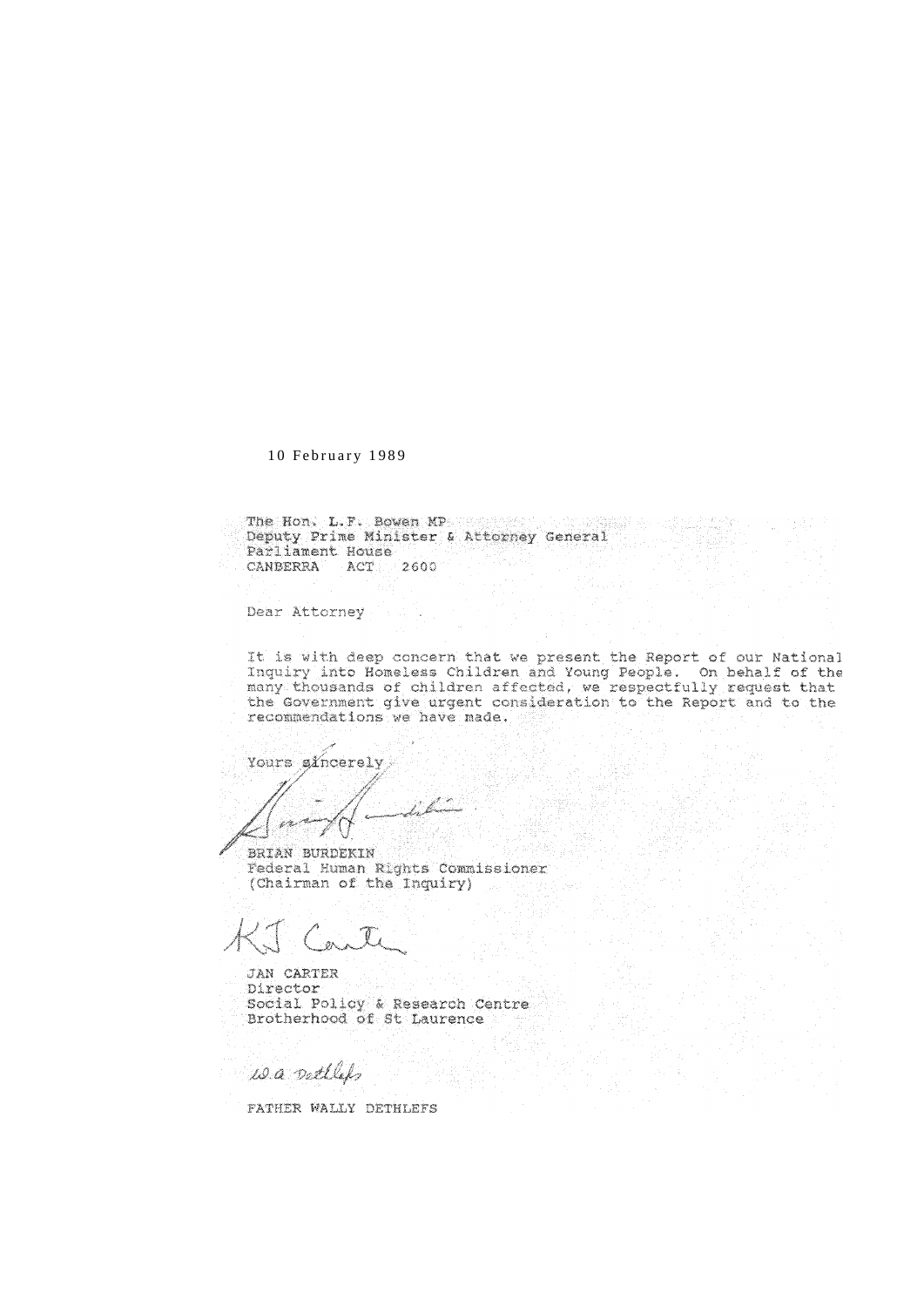### **PREFACE**

This Report has been made possible by the many thoughtful written and oral submissions received from members of the public, community organisations, homeless children, and Federal, State and Territory governments. The problems which it identifies require responses not only from governments, but from our communities and, indeed, each of us as individuals. In compiling the Report, we found a major difficulty to be the lack of research in Australia on the plight of homeless people in general, and homeless children in particular. We also found many dedicated individuals and organisations working with very little information and very few resources — often unaware of developments elsewhere in Australia that could have assisted their efforts. We have tried, therefore, within the limits of our resources, to include material that will give the Report some continuing value as a reference for those working with homeless children.

We have attempted to take account of all relevant reports and studies previously made by government and non-government bodies. We record here our appreciation for the light which these have thrown on our efforts. We also wish to place on record our appreciation to staff of the Human Rights and Equal Opportunity Commission for their dedication, professionalism and sheer hard work. Many contributed but we wish to thank particularly Bill Chapman, Meredith Wilkie, Warren Simmons, Jim Fouras, Amanda Bowden, David Mason and Patricia Mohan.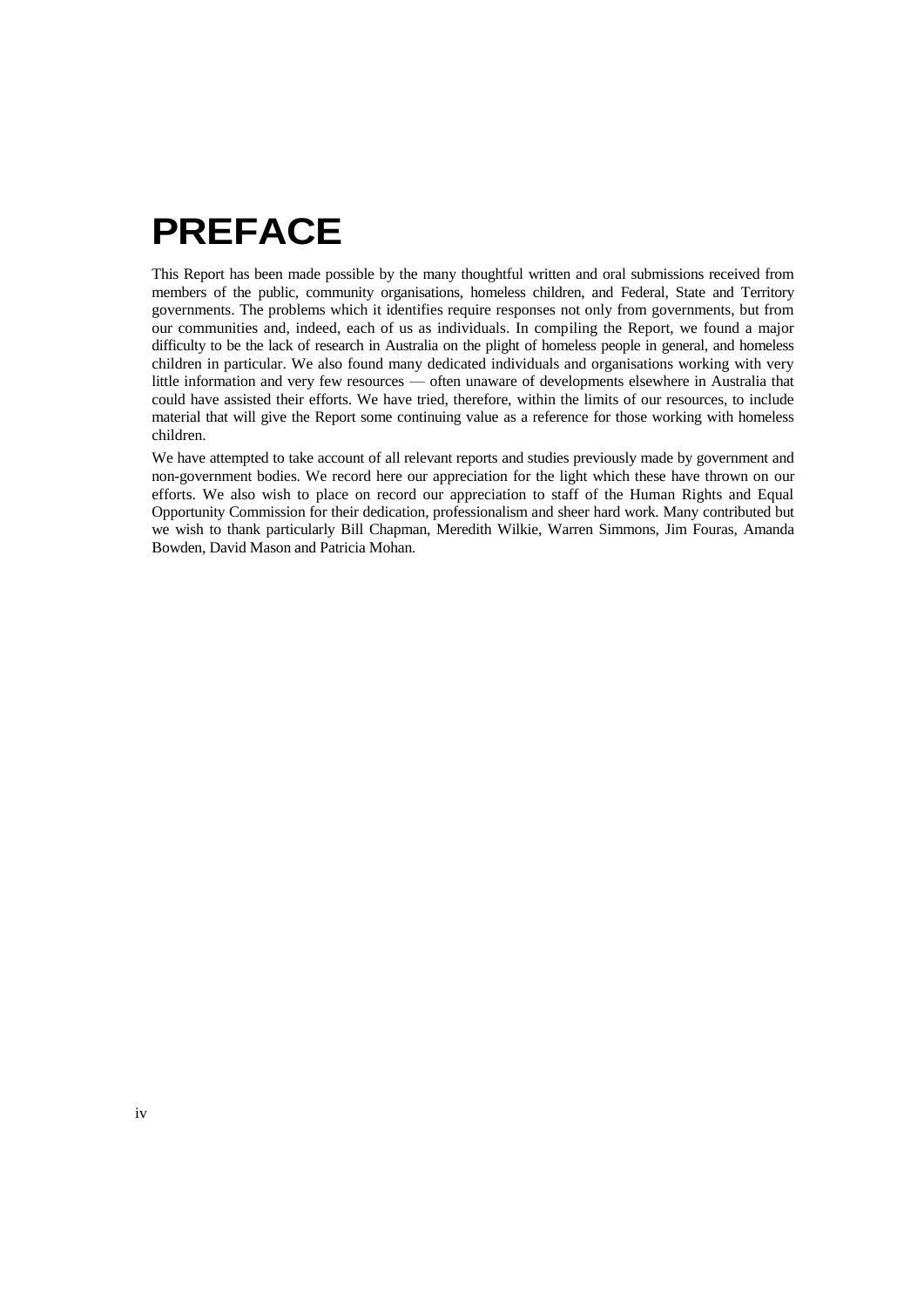## **TABLE OF CONTENTS**

|                                                                                  | Page             |
|----------------------------------------------------------------------------------|------------------|
| <b>PART 1: BACKGROUND</b>                                                        | 1                |
| <b>Chapter 1: THE NATIONAL INQUIRY INTO YOUTH HOMELESSNESS</b>                   | 3                |
| The Human Rights and Equal Opportunity Commission                                | $\mathfrak{Z}$   |
| Background to this Inquiry                                                       | $\mathfrak 3$    |
| Terms of Reference                                                               | $\mathfrak{Z}$   |
| The Commissioners                                                                | $\overline{4}$   |
| Procedure of the Inquiry                                                         | $\overline{4}$   |
| This Report                                                                      | 6                |
| The Scope of the Inquiry                                                         | $\boldsymbol{7}$ |
| Children and Young People                                                        | $\tau$           |
| Homelessness                                                                     | $\tau$           |
| Homeless Children and Young People                                               | $\tau$           |
|                                                                                  |                  |
| <b>Chapter 2; GOVERNMENT RESPONSES TO YOUTH HOMELESSNESS</b><br>Introduction     | 9<br>9           |
| National Studies and Programs: Background                                        | 10               |
|                                                                                  |                  |
| Study into Homelessness and Inadequate Housing: 1984-85<br>Youth Services Scheme | 10<br>10         |
| Senate Standing Committee on Social Welfare: Report on Homeless Youth            | 11               |
| Evaluation of the Youth Services Scheme                                          | 11               |
| <b>Ministerial Review</b>                                                        | 12               |
| Federal-State Accommodation Program                                              | 12               |
| Supported Accommodation Assistance Program                                       | 12               |
| <b>SAAP</b> Review                                                               | 14               |
| <b>Federal Income Support Provisions</b>                                         | 16               |
| May Economic Statement 1987                                                      | 16               |
| <b>State Welfare Responses</b>                                                   | 16               |
| Child Welfare                                                                    | 16               |
| Juvenile Justice                                                                 | 19               |
| Conclusion                                                                       | 20               |
| <b>Chapter 3: DEVELOPMENTS SINCE THE INQUIRY BEGAN</b>                           | 27               |
| Introduction                                                                     | 27               |
| Income Support                                                                   | 27               |
| Accommodation                                                                    | 27               |
| Western Australia                                                                | 27               |
| Victoria                                                                         | 28               |
| Northern Territory                                                               | 28               |
| Inquiries into Homelessness                                                      | 28               |
| South Australia                                                                  | 28               |
| Queensland                                                                       | 28               |
| New South Wales                                                                  | 28               |
| Northern Territory                                                               | 29               |
| <b>Legislative Responses</b>                                                     | 29               |
| New South Wales                                                                  | 29               |
| Victoria                                                                         | 30               |
| Queensland                                                                       | 30               |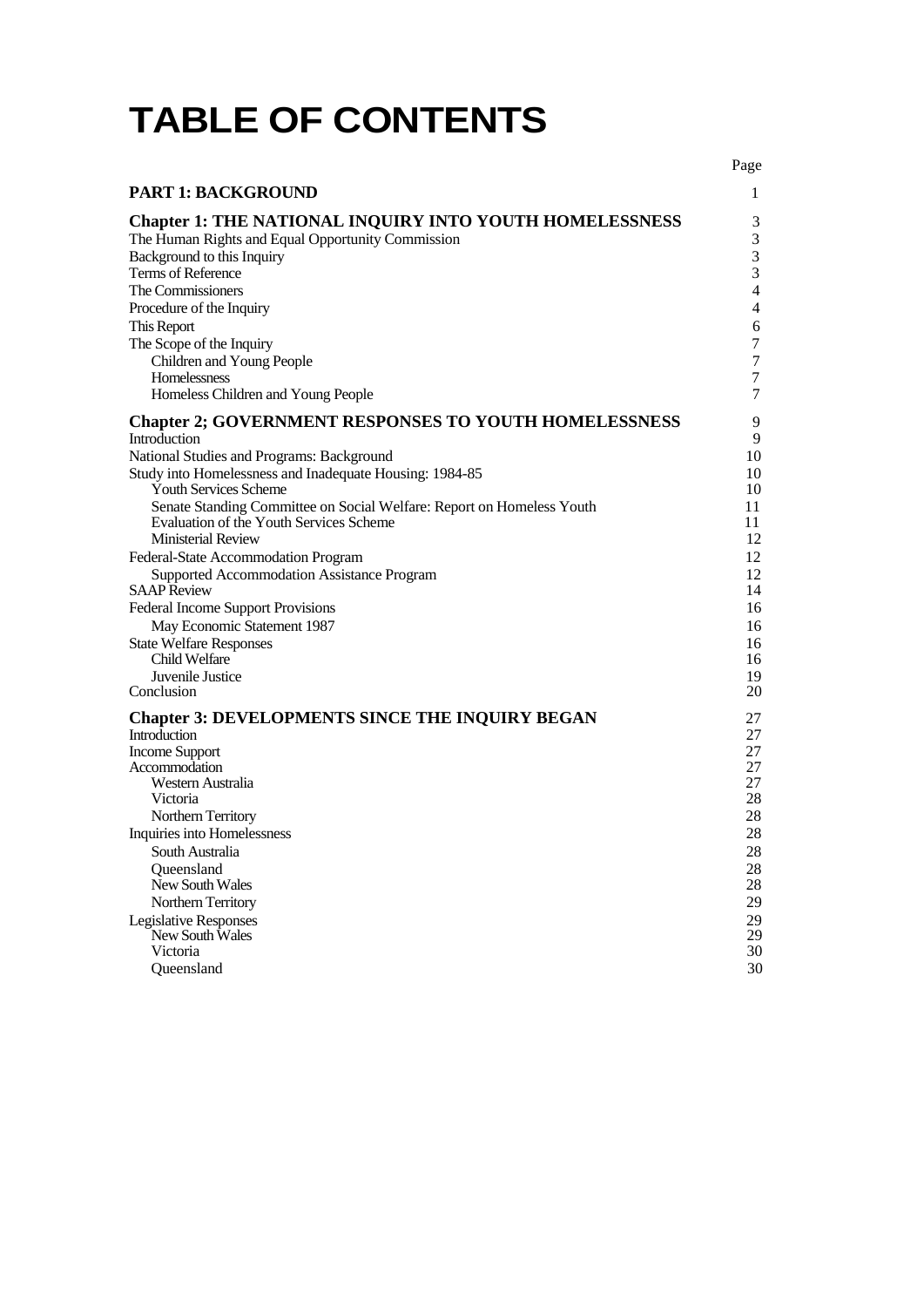| <b>Administrative Responses</b>                                   | 30 |
|-------------------------------------------------------------------|----|
| South Australia                                                   | 30 |
| New South Wales                                                   | 30 |
| Other Developments                                                | 30 |
| Federal                                                           | 30 |
| <b>Chapter 4: THE RIGHTS OF THE CHILD</b>                         | 33 |
| Introduction                                                      | 33 |
| Meaning and Content of the Declaration of the Rights of the Child | 33 |
| Role of the Family                                                | 33 |
| Right of the Child to 'Special Protection'                        | 34 |
| <b>Right to Social Security</b>                                   | 35 |
| Right to Adequate Housing, Medical Services and Nutrition         | 35 |
| Protection Against Neglect, Cruelty and Exploitation              | 36 |
| The Significance of the Convention on the Rights of the Child     | 37 |
| PART II: THE DIMENSIONS OF YOUTH HOMELESSNESS                     | 41 |
| <b>Chapter 5: THE EXPERIENCE OF HOMELESSNESS</b>                  | 43 |
| Introduction                                                      | 43 |
| <b>Duration of Homelessness</b>                                   | 43 |
| In the Beginning                                                  | 44 |
| <b>Accommodation Options</b>                                      | 45 |
| Income                                                            | 48 |
| Offending                                                         | 49 |
| Drug Dealing                                                      | 50 |
| Prostitution                                                      | 50 |
| Transience                                                        | 51 |
| Violence                                                          | 51 |
| Health                                                            | 52 |
| Exploitation                                                      | 53 |
| Police                                                            | 54 |
| <b>Welfare Authorities</b>                                        | 55 |
| <b>Youth Workers</b>                                              | 56 |
| Education                                                         | 56 |
| <b>Employment Prospects</b>                                       | 58 |
| Conclusion                                                        | 58 |
| <b>Chapter 6: THE INCIDENCE OF YOUTH HOMELESSNESS</b>             | 65 |
| Introduction                                                      | 65 |
| <b>Estimates of Total Homeless Youth</b>                          | 65 |
| Estimate of Homeless 12-15 Year Olds                              | 67 |
| Estimate of Homeless and At Risk 16-17 Year Olds                  | 68 |
| Estimate of Homeless and At Risk 15-24 Year Olds                  | 68 |
| Age Range                                                         | 68 |
| <b>Other Demographic Features</b>                                 | 69 |
| Conclusion                                                        | 69 |
| <b>Chapter 7: THE COSTS OF YOUTH HOMELESSNESS</b>                 | 73 |
| Introduction                                                      | 73 |
| Homelessness and Poverty                                          | 73 |
| Costs to the Individual                                           | 74 |
| Costs to the Community                                            | 75 |
| Direct Government Costs: Division of Responsibility               | 75 |

vi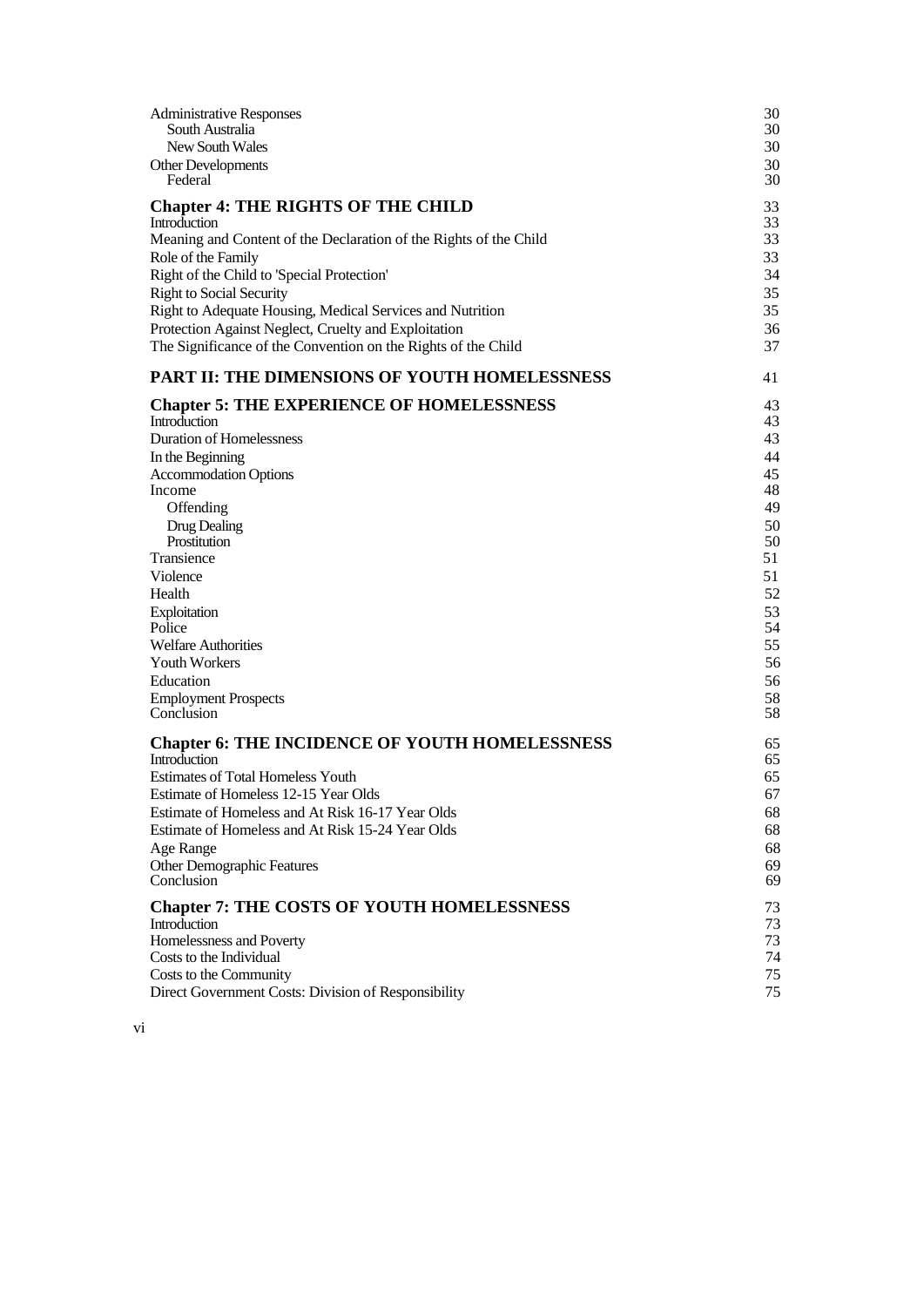| Income Support — Short-term 76                                       | 76                |
|----------------------------------------------------------------------|-------------------|
| Family Allowance and Family Assistance Payments 76                   | 76                |
| Long-term Social Security Costs 77                                   | 77                |
| Housing Costs 78                                                     | 78                |
| Medical and Health Costs 78                                          | 78                |
| Short-term Costs 78                                                  | 78                |
| Longer-term Costs 78                                                 | 78                |
| <b>Community Services Costs 79</b>                                   | 79                |
| <b>Education and Training Costs 79</b>                               | 79                |
| Crime Prevention and Correctional Services Costs 80                  | 80                |
| Costs to State Governments 80                                        | 80                |
| Costs to the Community 80                                            | 80                |
| Approaches to Reducing or Eliminating These Costs 81                 | 81                |
| <b>PART III: FACTORS CONTRIBUTING TO YOUTH HOMELESSNESS 83</b>       | 83                |
| <b>Chapter 8: FAMILIES UNDER STRESS 85</b>                           | 85                |
| Introduction 85                                                      | 85                |
| Incentives to Leave Home 86                                          | 86                |
| Reuniting Children with Families Where Possible 87                   | 87                |
| Family Conflict 88                                                   | 88                |
| Fragmentation and Reconstitution of Families 88                      | 88                |
| Neglect 89                                                           | 89                |
| Abuse 90                                                             | 90                |
| Response by State Welfare Services 91                                | 91.               |
| Community-based Services 94<br>Conclusion 94                         | 94<br>94          |
|                                                                      |                   |
|                                                                      |                   |
| <b>Chapter 9: FAMILY POVERTY AND ISOLATION 99</b>                    | 99                |
| Introduction 99                                                      | 99                |
| Extent of Family Poverty 99                                          | 99                |
| Nature of Family Poverty 100                                         | 100<br>100        |
| Unemployment 100<br>Sole Parent Families 100                         | 100               |
| Income Support 100                                                   | 100               |
| Housing Costs 101                                                    | 101               |
| <b>Effects of Family Poverty 101</b>                                 | 101               |
| Social Isolation 102                                                 | 102               |
| Addressing Family Poverty and Isolation 102                          | 102               |
| Income Support 102                                                   | 102               |
| Family Support Program 102                                           | 103               |
| Other Federal Support 103                                            | 105               |
| Conclusion 105                                                       | 105               |
| <b>Chapter 10: CHILDREN IN THE CARE OF THE STATE</b>                 | 109               |
| Introduction 109                                                     | 109               |
| Children in Care 109                                                 | 112               |
| Children Leaving Care 112                                            |                   |
| Deinstitutionalisation 112<br>Programs for Children Leaving Care 116 | 112<br>114<br>116 |

vii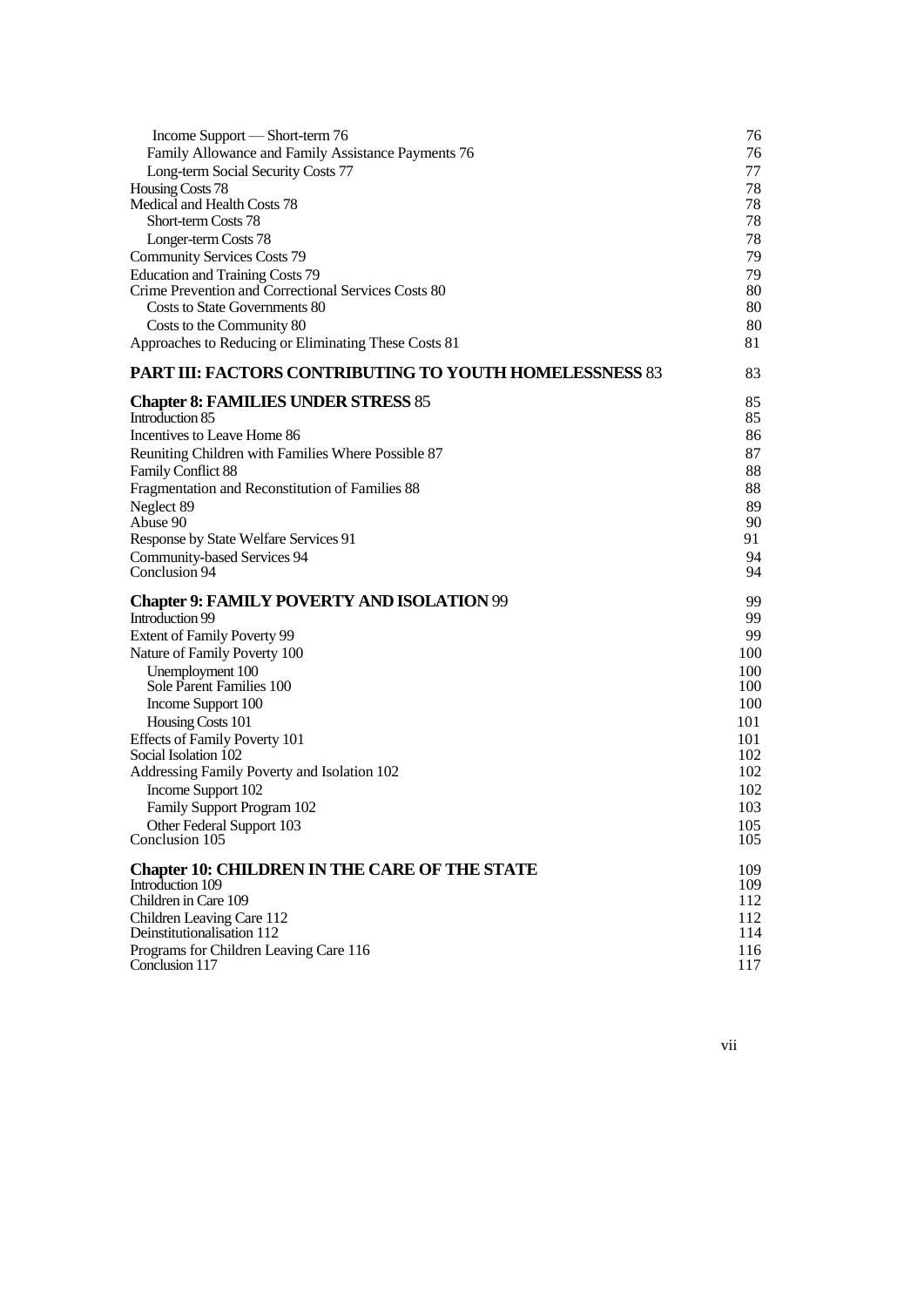| <b>Chapter 11: YOUTH UNEMPLOYMENT</b>                                                                                                                                                                                                                                              | 121                                                         |
|------------------------------------------------------------------------------------------------------------------------------------------------------------------------------------------------------------------------------------------------------------------------------------|-------------------------------------------------------------|
| Introduction                                                                                                                                                                                                                                                                       | 121                                                         |
| Extent of Youth Unemployment                                                                                                                                                                                                                                                       | 122                                                         |
| Causes of Youth Unemployment                                                                                                                                                                                                                                                       | 122                                                         |
| Nature of Youth Unemployment                                                                                                                                                                                                                                                       | 123                                                         |
| Duration                                                                                                                                                                                                                                                                           | 123                                                         |
| Hardship                                                                                                                                                                                                                                                                           | 123                                                         |
| Accommodation                                                                                                                                                                                                                                                                      | 124                                                         |
| Impact of Unemployment                                                                                                                                                                                                                                                             | 125                                                         |
| Desire for Employment                                                                                                                                                                                                                                                              | 125                                                         |
| <b>Chapter 12: THE SITUATION OF ABORIGINAL CHILDREN AND</b><br><b>YOUNG PEOPLE</b>                                                                                                                                                                                                 | 129                                                         |
| Incidence and Nature of Homelessness<br>Causes of Aboriginal Youth Homelessness<br><b>Housing Need</b><br>Lack of Income<br>The Welfare'<br>Institutions<br>Family Constitution<br>Alcohol Abuse<br><b>Migration to Urban Centres</b><br>Approach to the Provision of Services for | 129<br>131<br>131<br>131<br>132<br>132<br>133<br>134<br>134 |
| Aboriginal Communities and Young People                                                                                                                                                                                                                                            | 135                                                         |
| Conclusion                                                                                                                                                                                                                                                                         | 135                                                         |
| <b>Chapter 13: THE SITUATION OF YOUNG REFUGEES</b>                                                                                                                                                                                                                                 | 139                                                         |
| Introduction                                                                                                                                                                                                                                                                       | 139                                                         |
| <b>Income Support</b>                                                                                                                                                                                                                                                              | 140                                                         |
| Alternative Accommodation                                                                                                                                                                                                                                                          | 141                                                         |
| <b>Other Services</b>                                                                                                                                                                                                                                                              | 141                                                         |
| Conclusion                                                                                                                                                                                                                                                                         | 142                                                         |
| <b>PART IV: INCOME AND SHELTER</b>                                                                                                                                                                                                                                                 | 145                                                         |
| <b>Chapter 14: INCOME SUPPORT FOR HOMELESS YOUNG PEOPLE</b>                                                                                                                                                                                                                        | 147                                                         |
| Approaches to Income Support                                                                                                                                                                                                                                                       | 147                                                         |
| Incentives and Disincentives                                                                                                                                                                                                                                                       | 147                                                         |
| Welfare and Need                                                                                                                                                                                                                                                                   | 147                                                         |
| <b>Current Approach</b>                                                                                                                                                                                                                                                            | 148                                                         |
| Young Homeless Allowance                                                                                                                                                                                                                                                           | 149                                                         |
| YHA Eligibility                                                                                                                                                                                                                                                                    | 149                                                         |
| Number of YHA Recipients                                                                                                                                                                                                                                                           | 150                                                         |
| Criticisms of YHA                                                                                                                                                                                                                                                                  | 151                                                         |
| <b>Eligibility Criteria</b>                                                                                                                                                                                                                                                        | 151                                                         |
| The Rate of YHA                                                                                                                                                                                                                                                                    | 155                                                         |
| Criticisms of the Implementation of YHA                                                                                                                                                                                                                                            | 156                                                         |
| <b>Independent Austudy</b>                                                                                                                                                                                                                                                         | 159                                                         |
| <b>Job Search Allowance</b>                                                                                                                                                                                                                                                        | 160                                                         |
| Findings and Recommendations                                                                                                                                                                                                                                                       | 161                                                         |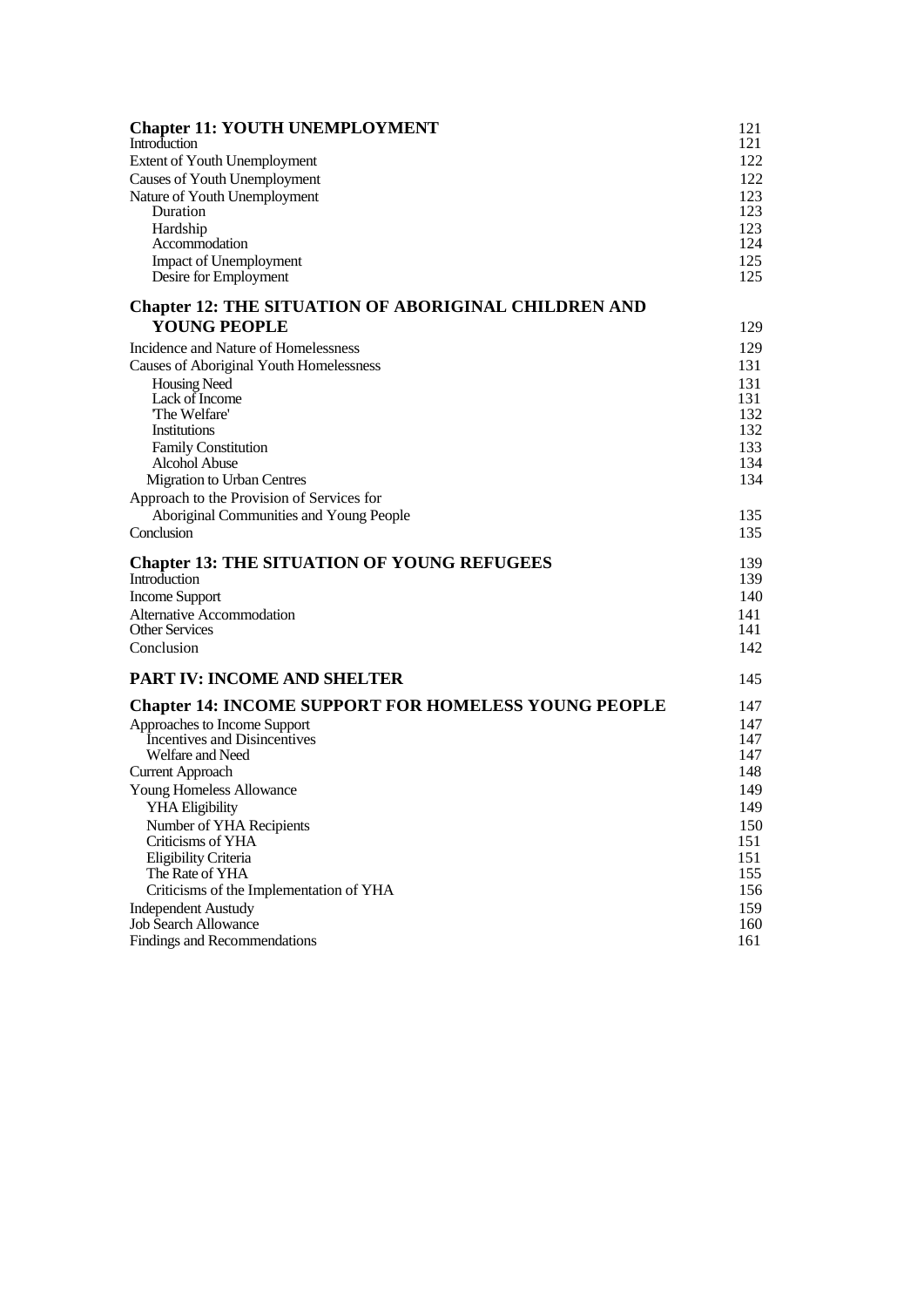| <b>Chapter 15: YOUTH SUPPORTED ACCOMMODATION PROGRAM</b>        | 169        |
|-----------------------------------------------------------------|------------|
| Aims of Supported Accommodation Programs                        | 169        |
| <b>YSAP Services</b>                                            | 169        |
| Refuges                                                         | 169        |
| <b>Community Placement Schemes</b>                              | 170        |
| <b>Detached Housing Support Workers</b>                         | 170        |
| Services for Groups with Special Needs                          | 171<br>176 |
| Assessment of the Program<br>Lack of Planning and Co-ordination | 177        |
| <b>Lack of Alternatives</b>                                     | 178        |
| Lack of Expertise, Time and Resources                           | 181        |
| Rejection of 'Difficult' Young People                           | 182        |
| Unsuitable for Very Young People                                | 182        |
| Findings and Recommendations                                    | 183        |
| <b>Chapter 16: COMMONWEALTHSTATE HOUSING AGREEMENT</b>          | 189        |
| Introduction                                                    | 189        |
| Nature of the Public Sector                                     | 189        |
| Commonwealth-State Housing Agreement                            | 189        |
| <b>CSHA Programs</b>                                            | 191        |
| Mortgage and Rent Relief Scheme                                 | 191        |
| Crisis Accommodation Program                                    | 191        |
| Local Government and Community Housing Program                  | 191        |
| Young People's Access to Public Housing                         | 192        |
| New South Wales                                                 | 192        |
| Victoria                                                        | 193        |
| Queensland                                                      | 194        |
| South Australia                                                 | 195        |
| Western Australia                                               | 195        |
| Tasmania                                                        | 196<br>196 |
| Northern Territory<br>Findings and Recommendations              | 197        |
|                                                                 |            |
| <b>Chapter 17: PRIVATE SECTOR ACCOMMODATION</b>                 | 203        |
| Cost                                                            | 203        |
| Discrimination                                                  | 204        |
| Capacity to Sign a Lease<br>Common Law                          | 205<br>205 |
| Law Reform                                                      | 206        |
| Perception of Incapacity                                        | 206        |
| Guarantors                                                      | 206        |
| Findings and Recommendations                                    | 207        |
| <b>Chapter 18: ACCOMMODATION SERVICES</b>                       | 211        |
| Introduction                                                    | 211        |
| <b>Objectives of Accommodation Services</b>                     | 211        |
| Prevention                                                      | 211        |
| Rights                                                          | 212        |
| Range of Options                                                | 212        |
| Support                                                         | 212        |
| Integration and Co-ordination                                   | 213        |
| Outreach<br>Service Models                                      | 213<br>214 |
|                                                                 |            |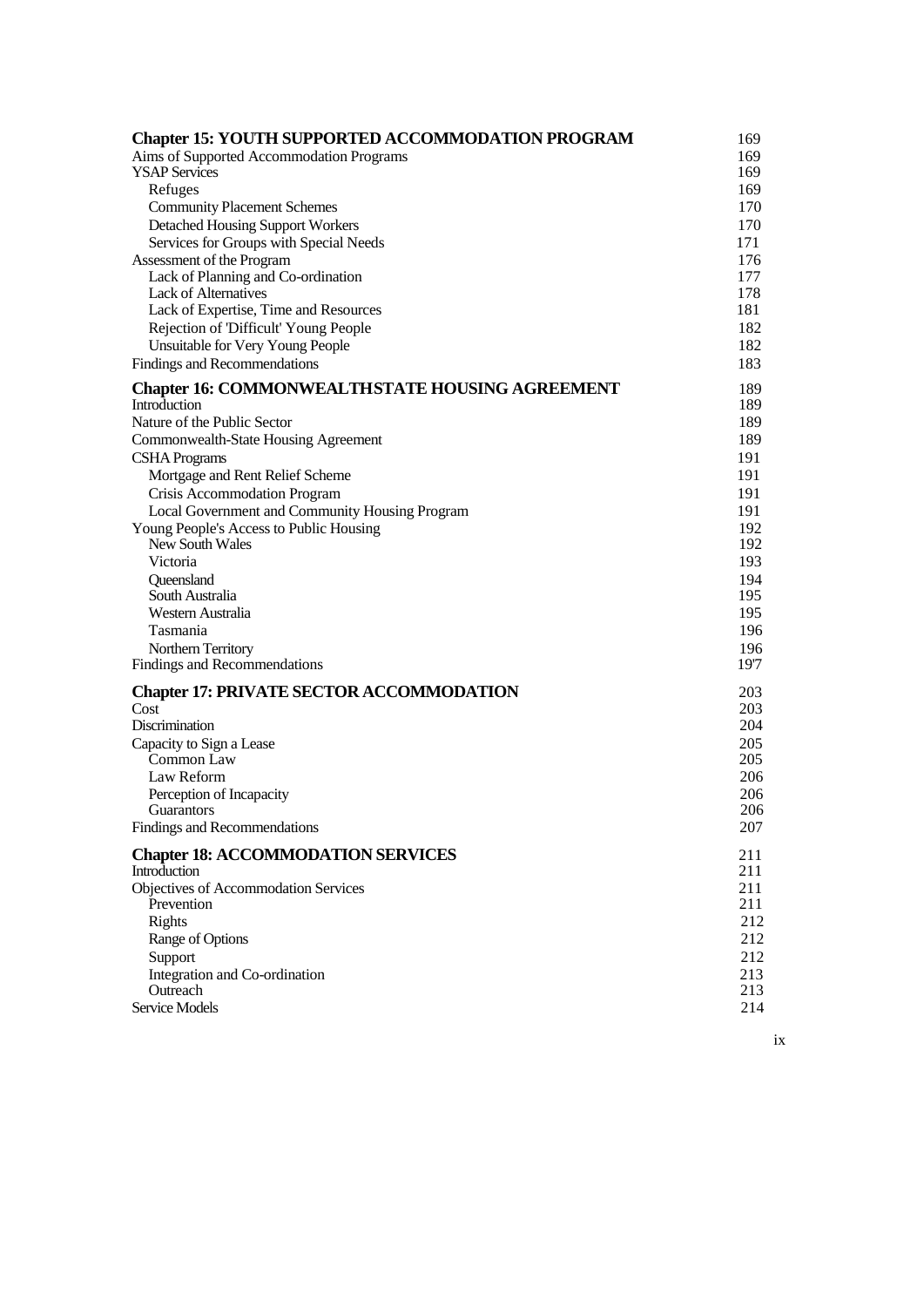| An Integrated Service: Logan City (Queensland)                                     | 214        |
|------------------------------------------------------------------------------------|------------|
| A Staged Accommodation Service: BABI (Queensland)                                  | 216        |
| A Community Placement Service: The Community Placement Scheme (Victoria)           | 217        |
| <b>Detached Housing Support</b>                                                    | 219        |
| Head Leasing Transfer Scheme (New South Wales)                                     | 219        |
| Wombat Youth Accommodation Services Group Inc. (Victoria)                          | 220        |
| Accommodation Programs for Children with Special Needs                             | 220        |
| Residential Alternatives for Teenagers (A.C.T.)                                    | 220        |
| Intensive Neighbourhood Care Scheme (South Australia)                              | 221        |
| Rileys Inner City Youth Advocacy Service (New South Wales)                         | 222        |
| <b>Public Sector Accommodation Models</b>                                          | 223        |
| Community Tenancy Scheme (New South Wales)                                         | 223        |
| Information, Outreach and Referral                                                 | 224        |
| Housing and Young People's Outreach Service (Tasmania)                             | 224        |
| <b>Community-based Management</b><br>Conclusion                                    | 225<br>228 |
|                                                                                    |            |
| <b>PART V: OTHER SERVICES</b>                                                      | 233        |
| <b>Chapter 19: HEALTH NEEDS AND SERVICES</b>                                       | 235        |
| Introduction                                                                       | 235        |
| <b>Health Status</b>                                                               | 235        |
| AIDS                                                                               | 236        |
| <b>Particular Issues</b>                                                           | 237        |
| Drug and Alcohol Abuse                                                             | 237        |
| Intellectual Disability, Mental Illness and Emotional and Behavioural Disturbances | 238        |
| <b>Existing Services</b>                                                           | 239        |
| <b>Innovative Models</b>                                                           | 240        |
| <b>Specialist Services</b>                                                         | 241        |
| Findings and Recommendations                                                       | 242        |
| <b>Chapter 20: SUPPORT NEEDS AND SERVICES</b>                                      | 249        |
| Introduction                                                                       | 249        |
| <b>Preventive Services</b>                                                         | 250        |
| Findings and Recommendations                                                       | 251        |
| The Commonwealth's Role                                                            | 251        |
| The Role of State Welfare Authorities                                              | 252        |
| Support Needs of Homeless Children •                                               | 254        |
| Findings and Recommendations                                                       | 256        |
| <b>Chapter 21: LEGAL NEEDS AND SERVICES</b>                                        | 259        |
| Introduction                                                                       | 259        |
| <b>Access to Entitlements and Services</b>                                         | 259        |
| Access to Housing                                                                  | 259        |
| Access to Income Support                                                           | 259        |
| Youth Workers and Legal Resources                                                  | 259        |
| Criminal Justice and Child Welfare                                                 | 260        |
| Approach to the Provision of Legal Services                                        | 263        |
| Findings and Recommendations                                                       | 264        |
| <b>Chapter 22: ROLE OF THE EDUCATION SYSTEM</b>                                    | 271        |
| Introduction                                                                       | 271        |
| School as a Factor in Homelessness                                                 | 271        |
| <b>Related Influences</b>                                                          | 273        |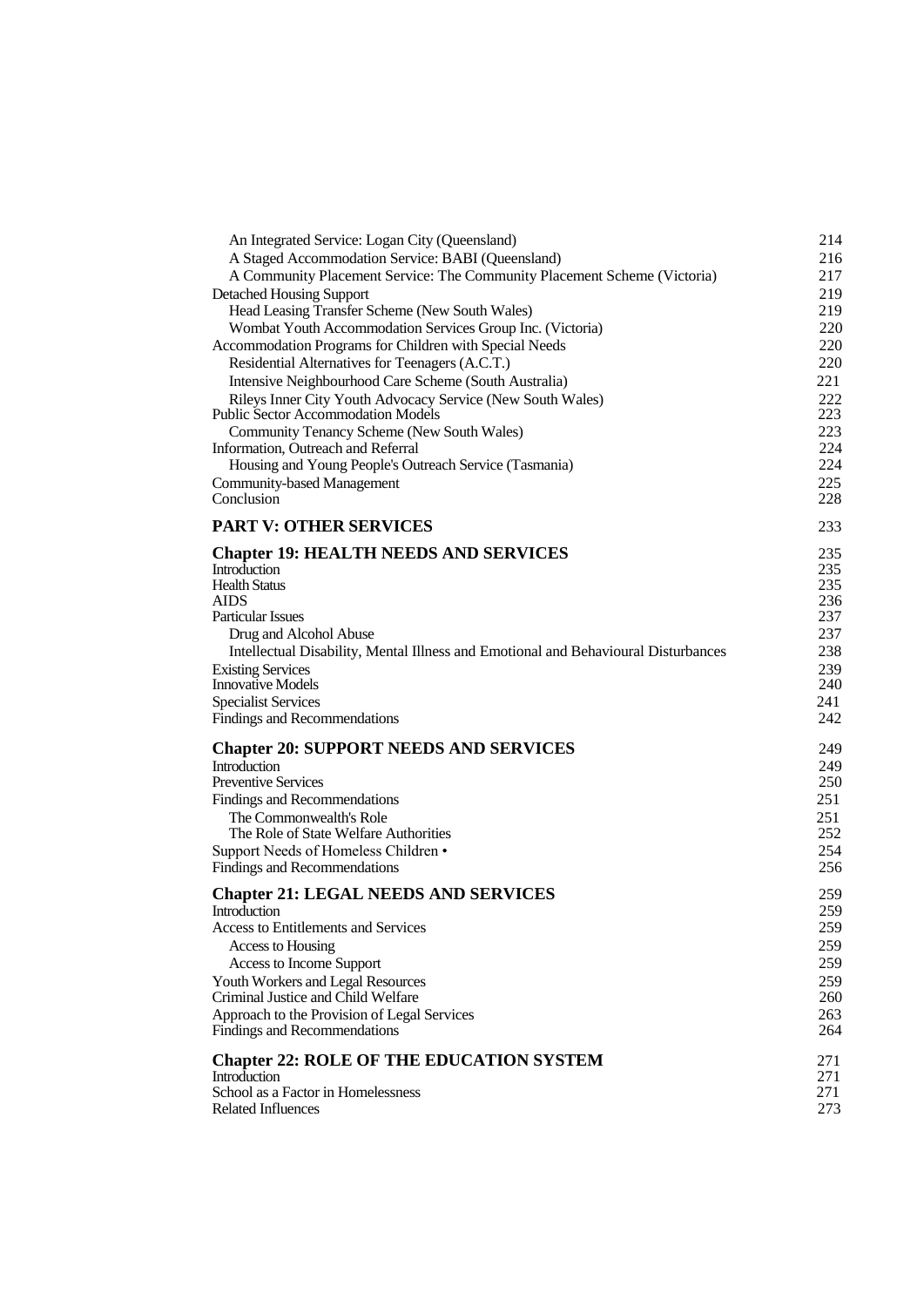| Potential of the School to Assist                                                                    | 273        |
|------------------------------------------------------------------------------------------------------|------------|
| <b>Education Prospects While Homeless</b><br>Accommodation                                           | 275<br>275 |
| Income Support                                                                                       | 276        |
| Personal Support                                                                                     | 276        |
| <b>Other Needs</b>                                                                                   | 277        |
| A Sobering Comparison                                                                                | 278        |
| Findings and Recommendations                                                                         | 278        |
| <b>Chapter 23: JOB TRAINING AND EMPLOYMENT PROGRAMS</b>                                              | 283        |
| Introduction                                                                                         | 283        |
| Employment Programs — Federal                                                                        | 284        |
| Policy                                                                                               | 284        |
| <b>Training Programs</b>                                                                             | 285<br>286 |
| Access by Homeless Young People<br>Community-based Training                                          | 286        |
| Employment Programs - States                                                                         | 287        |
| Victoria                                                                                             | 287        |
| South Australia                                                                                      | 288        |
| Queensland                                                                                           | 289        |
| Community-based Training and Employment Services for Homeless Young People                           | 289        |
| Findings and Recommendations                                                                         | 291        |
| PART VI: ROLE OF GOVERNMENT AND NON-GOVERNMENT SECTORS                                               | 297        |
| <b>Chapter 24: A YOUTH ACCOMMODATION AND SUPPORT</b>                                                 |            |
| <b>SERVICES PROGRAM</b>                                                                              | 299        |
| A New Program                                                                                        | 299        |
| Problems with the Current Response                                                                   | 300        |
| Lack of Clear Demarcation of Responsibilities                                                        | 300        |
| Lack of Agreed Policy Objectives                                                                     | 301        |
| Failure of Planning and Co-ordination                                                                | 301        |
| <b>Lack of Standards</b>                                                                             | 302        |
| Inadequate Resources and Other Support                                                               | 302        |
| Inadequate Training and Conditions for Workers<br>Roles of the Government and Non-Government Sectors | 303<br>305 |
| The Commonwealth                                                                                     | 305        |
| The States and Territories                                                                           | 306        |
| <b>Local Governments</b>                                                                             | 306        |
| <b>Community Organisations</b>                                                                       | 308        |
| The Business Sector                                                                                  | 308        |
| The Proposed New Arrangement                                                                         | 309        |
| The Partners                                                                                         | 309        |
| Scope<br>Guidelines and Sanctions                                                                    | 311        |
| Training and Conditions of Service                                                                   | 311<br>312 |
| Co-ordination                                                                                        | 313        |
| Conclusion                                                                                           | 314        |
| <b>SUMMARY OF RECOMMENDATIONS</b>                                                                    | 321        |
| <b>Income Support</b>                                                                                | 321        |
| Commonwealth Responsibility for Homeless Children                                                    | 321        |
|                                                                                                      |            |